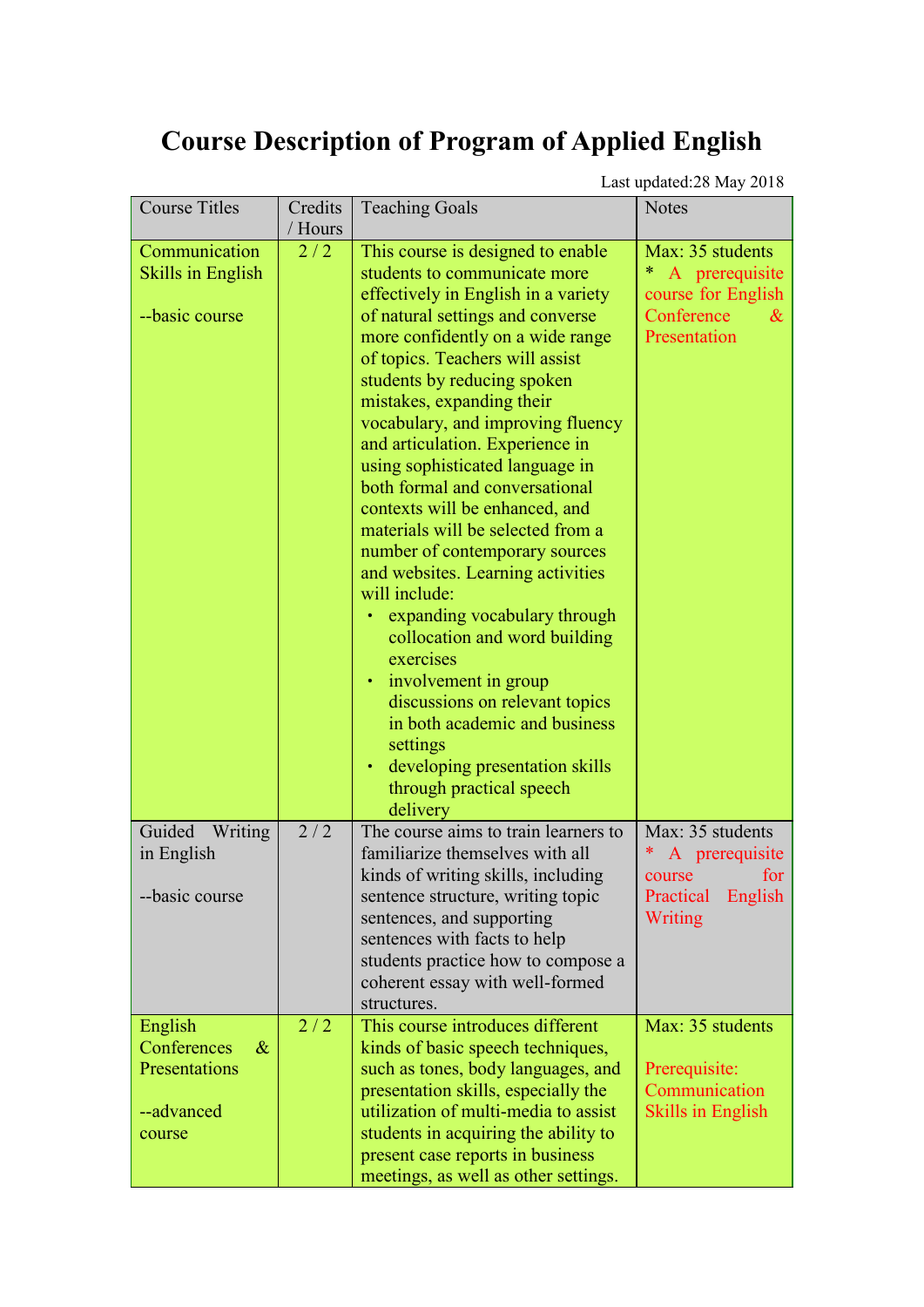| Practical English              | 2/2 | This course aims to help learners   | Max: 35 students  |
|--------------------------------|-----|-------------------------------------|-------------------|
| Writing                        |     | grasp the principles and skills of  |                   |
|                                |     | practical English writing, and      | Prerequisite:     |
| --advanced                     |     | fulfill their basic English-writing | Guided Writing in |
| course                         |     | needs, such as writing resumes,     | English           |
|                                |     | autobiographies, job application    |                   |
|                                |     | letters, school admission           |                   |
|                                |     | application letters, abstracts for  |                   |
|                                |     | theses, etc.                        |                   |
| Workplace                      | 2/2 | The purpose of the course is to     | Max: 40 students  |
| Communication                  |     | acquaint students with English      |                   |
|                                |     | structures that are commonly used   |                   |
|                                |     | in workplace settings. The five key |                   |
|                                |     | areas that will be covered are:     |                   |
|                                |     | Socializing, Telephoning,           |                   |
|                                |     | <b>Meetings, Making Business</b>    |                   |
|                                |     | Presentations, and Negotiating. No  |                   |
|                                |     | special knowledge of business       |                   |
|                                |     | terms or concepts is required.      |                   |
| English/ Chinese               | 2/2 | Upon completion of the course,      | Max: 35 students  |
| Practical                      |     | students will have the basic        |                   |
| Translation                    |     | applicable skills of written        |                   |
|                                |     | translations. By examining their    |                   |
|                                |     | own translations, students will be  |                   |
|                                |     | able to detect their own            |                   |
|                                |     | deficiencies in the English         |                   |
|                                |     | language. Drawing on materials      |                   |
|                                |     | from their own lives will enable    |                   |
|                                |     | students to naturally access and    |                   |
|                                |     | comprehend the challenges of        |                   |
|                                |     | translation.                        |                   |
| English                        | 2/2 | This course introduces a number of  | Max: 40 students  |
| Listening                      |     | different kinds of listening        |                   |
| <b>Strategies</b>              |     | strategies to help students         |                   |
|                                |     | familiarize themselves with a       |                   |
|                                |     | variety of spoken discourses, such  |                   |
|                                |     | as English-conducted classes,       |                   |
|                                |     | social interactions, and business   |                   |
|                                |     | meetings.                           |                   |
| Discussion<br>$\sigma$         | 2/2 | Through discussion of some          | Max: 40 students  |
| <b>Cultural Issues</b>         |     | specific issues, this course will   |                   |
|                                |     | boost students' understanding of    |                   |
|                                |     | the similarities and differences in |                   |
|                                |     | cross-cultural behavior and develop |                   |
|                                |     | their ability to express themselves |                   |
|                                |     | orally or in written form.          |                   |
| Reading<br>$\&$                | 2/2 | Through extensive and in-depth      | Max: 40 students  |
| <b>Discussions</b><br>$\sigma$ |     | reading of English news reports     |                   |
| <b>Current Issues</b>          |     | covering a variety of designated    |                   |
|                                |     | topics, students are guided to      |                   |